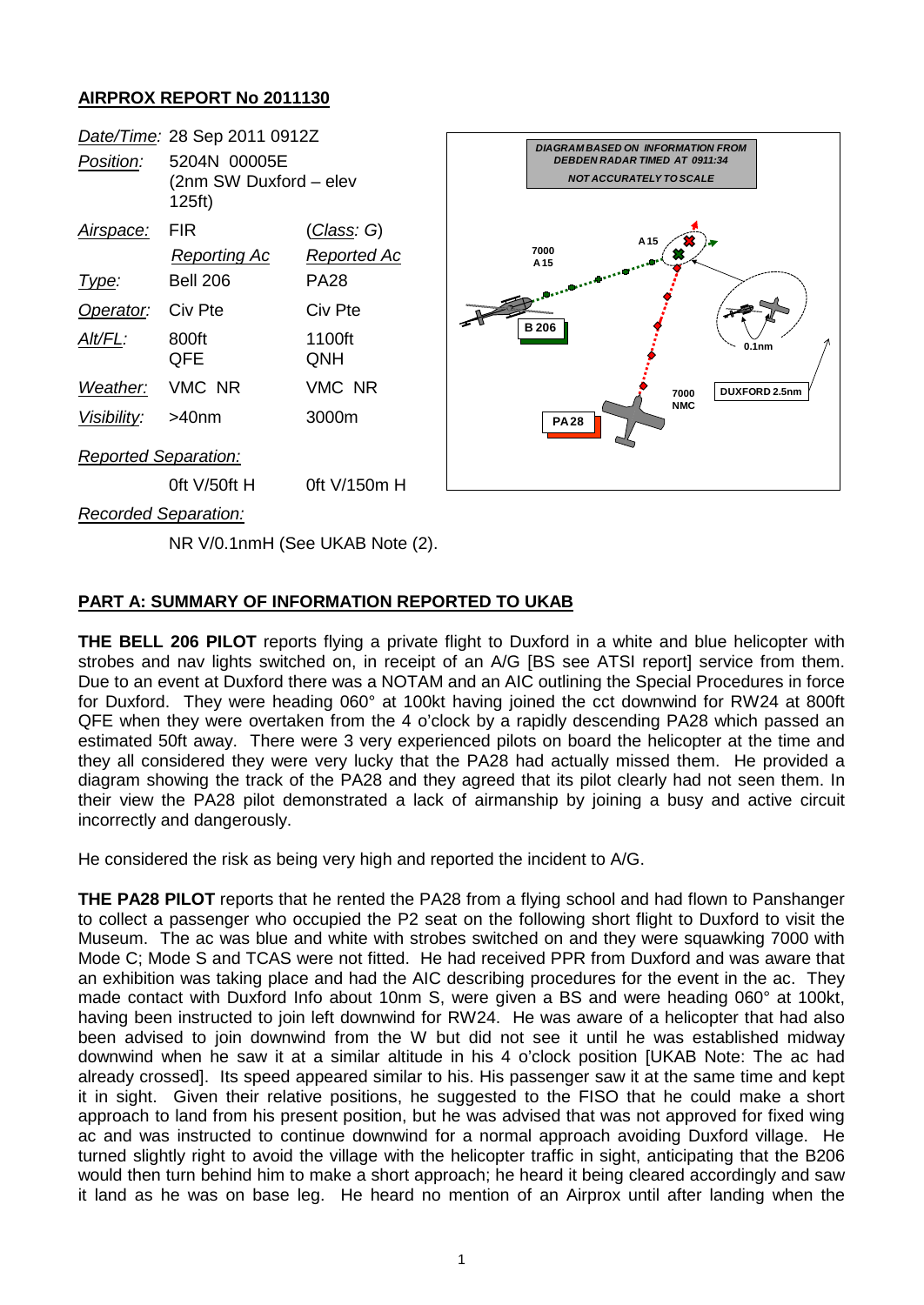marshaller mentioned that the helicopter pilot intended to file an Airprox. The marshaller also stated that he had seen both ac downwind and felt there was no conflict. He immediately visited the tower and spoke to staff who advised that the other ac's pilot had not visited them. He visited the tower again at about 1245Z prior to departure and spoke to one of the FISOs who mentioned that a passenger from the helicopter had visited the tower. They had spoken to him, reviewed the R/T tapes and did not feel there was any need for him to leave details as they felt no report was required.

He was only advised of this Airprox report on 9 Dec by the successor company to the flying school which had ceased operations at the end of Sept.

He considered the risk to be none.

**ATSI** reports that Duxford has an ATZ, which comprises a circle radius 2nm, centred on the midpoint of RW 06/24 and extends to a height of 2000ft aal (elevation 125ft).

The B206 helicopter, inbound from Thruxton and the PA28, inbound from Panshanger, were both operating VFR, in receipt of a BS from Duxford Information.

Duxford Airport is promulgated as being subject to PPR and an Aerodrome Flight Information Service is provided (Duxford Info). During the period 27-29 September 2011, a special exhibition event, 'Helitech 2011' was promulgated.

CAA ATSI had access to RTF and area radar recordings and reports from both pilots.

The Stansted weather was:

METAR EGSS 280850Z 13006KT 7000 NSC 17/16 Q1028= METAR EGSS 280920Z 13007KT 8000 NSC 17/16 Q1028=

At 0907:02, the PA28 contacted Duxford Info reporting at 2000ft; the FISO advised the PA28 pilot, RW24 LH cct was in use, QNH 1028, QFE 1024. The radar recording at that time shows the PA28, squawking 7000 with no Mode C positioned 10.2nm SW of Duxford Airport. The FISO asked the PA28 pilot to report downwind LH.

The B206 helicopter contacted Duxford at 0907:45, reporting at Bassingbourne; the FISO advised RW24 LH cct, QNH 1028, QFE 1024. The radar recording at that time shows the B206, squawking 7000 with Mode C indicating 1800ft, positioned 6.1nm W of Duxford. The FISO asked the B206 pilot to report downwind LH routeing via Royston to avoid Fowlmere. At 0908:41, the radar recording shows the B206 turn onto a SE'ly track to avoid Fowlmere and then turn ENE towards the LH traffic pattern for Duxford RW24.

At 0911:16, the B206 reported, *"B206 C/S is now downwind left-hand for Runway two four".* The FISO replied, *"B206 C/S roger…*". Radar recordings show the B206, indicating an alt of 1500ft, outside the ATZ and 2.4nm SW of the ARP, tracking 080°, with the PA28 converging from its right on a NE track, in the B206's 2 o'clock at a range of 0.6nm.

At 0911:28 radar recordings show the two ac in close proximity, still outside the ATZ, with the PA28 crossing the B206 from right to left.

At 0911:30 the PA28 was advised, *"PA28 C/S er you're welcome to do as you wish but you will find it easier overall if you park southside there's a very efficient minibus service across make it easier for your departure".* The PA28 pilot replied, "*PA28 C/S and we're just entering left downwind for two four."* The FISO responded, *"PA28 C/S roger are you visual with the er Bell Jet-ranger"?* The PA28 pilot transmitted, *"Negative position".* The FISO advised, *"Just reported downwind".* At 0911:34, the radar recording shows the ac tracks had crossed, with the PA28 in the B206's eleven o'clock at a range of 0.1nm with the B206 indicating an altitude of 1500ft.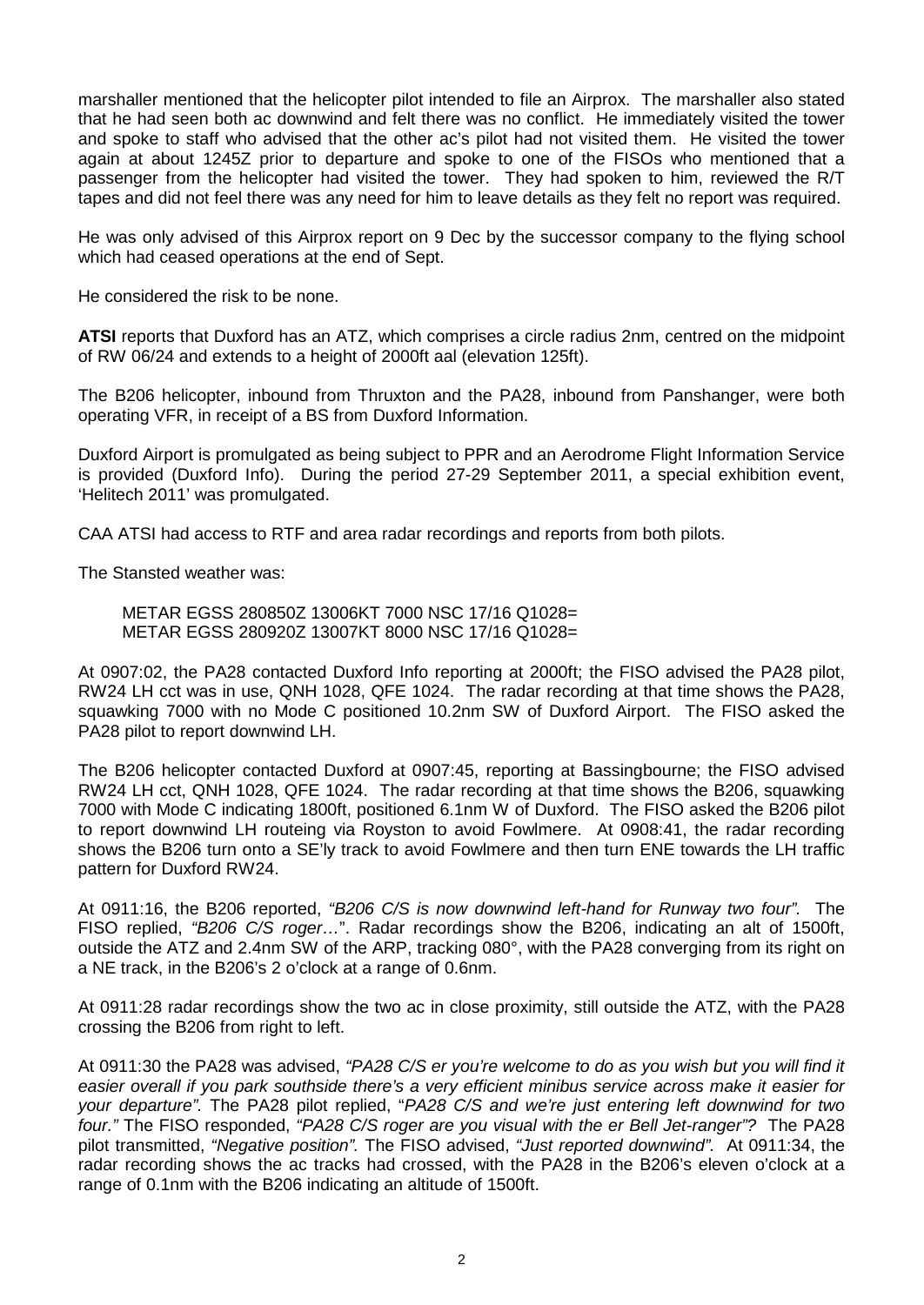At 0912:01 the PA28 pilot reported, *"Yeah we're visual now he's in our er three o'clock we're just outside him tight inside him*". The PA28 pilot's report indicated that the pilot*, "*was aware of a helicopter also advised to join downwind from the west but did not see it until I was established midway downwind when I saw it at a similar altitude in my 4 o'clock position". [After the Airprox] Radar recordings show the PA28 turning downwind 0.3nm N of the B206.

At 0912:09, the FISO advised the B206 pilot, *"and er B206 C/S are you visual with the fixed wing on your inside"*. There was no immediate response from the B206 pilot but the PA28 pilot transmitted, *"Round the Village PA28 C/S or could we make a short approach from here if you prefer";* the FISO replied, *"er no sorry that doesn't work for non-Duxford based fixed wing so er right around the village for a two mile final please"* and the PA28 pilot acknowledged, *"Wilco PA28 C/S*".

At 0912:47, the FISO transmitted, *"...break er Jetranger B206 C/S from your present position do you want to make an early left turn for Runway two four",* the pilot replied, *"Affirmative Sir thanks very much for that and I think we ought to report an Airmiss…".*

At 0913:58 the B206 reported, *"short final for two four",* and the PA28 reported, *"two mile finals two four";* both ac landed without further incident.

Both ac were in receipt of a BS from Duxford Information (FISO). CAP774, UK Flight Information Services, Chapter 2, Page 1, Paragraph 1, states:

'A Basic Service is an ATS provided for the purpose of giving advice and information useful for the safe and efficient conduct of flights. This may include weather information, changes of serviceability of facilities, conditions at aerodromes, general airspace activity information, and any other information likely to affect safety. The avoidance of other traffic is solely the pilot's responsibility.'

The Manual of Flight Information Services, CAP410 Part B, Chapter 1, Page 1, Paragraph 1, states:

 '1.1 The FISO's area of responsibility is the aerodrome, the aerodrome traffic zone and the immediate surrounding local area.

1.2 The FISO may pass traffic or essential aerodrome information to anyone who calls on RTF. Any traffic information passed can relate only to known traffic operating, or intending to operate within the area of responsibility.'

Paragraph 7.4, states:

'Landing direction and traffic information on known traffic flying within the ATZ and the immediate surrounding local area is normally passed when the ac is still some distance away from the ATZ. This enables the pilot to determine if it is safe to proceed with the flight as planned and to intelligently position the ac in relation to other ac in the circuit pattern….'

The PA28 was already on frequency when the B206 contacted Duxford and the PA28 pilot indicated being aware of a helicopter joining; however, the B206 may not have been aware of the PA28. Had the FISO passed TI, this would have aided the situational awareness of both pilots. CAP774, UK Flight Information Services, Chapter 2, Page 1, Paragraph 5, states:

'Whether traffic information has been passed or not, a pilot is expected to discharge his collision avoidance responsibility without assistance from the controller/FISO.'

Both ac were positioning to join downwind and routed to a point 2.4nm SW of the airfield. The inbound PA28 on a N'ly track crossed in close proximity to the B206 which had reported 'downwind'. Both ac were still outside the ATZ at this point. CAP774, Chapter 1, Page1, Paragraph 2, states: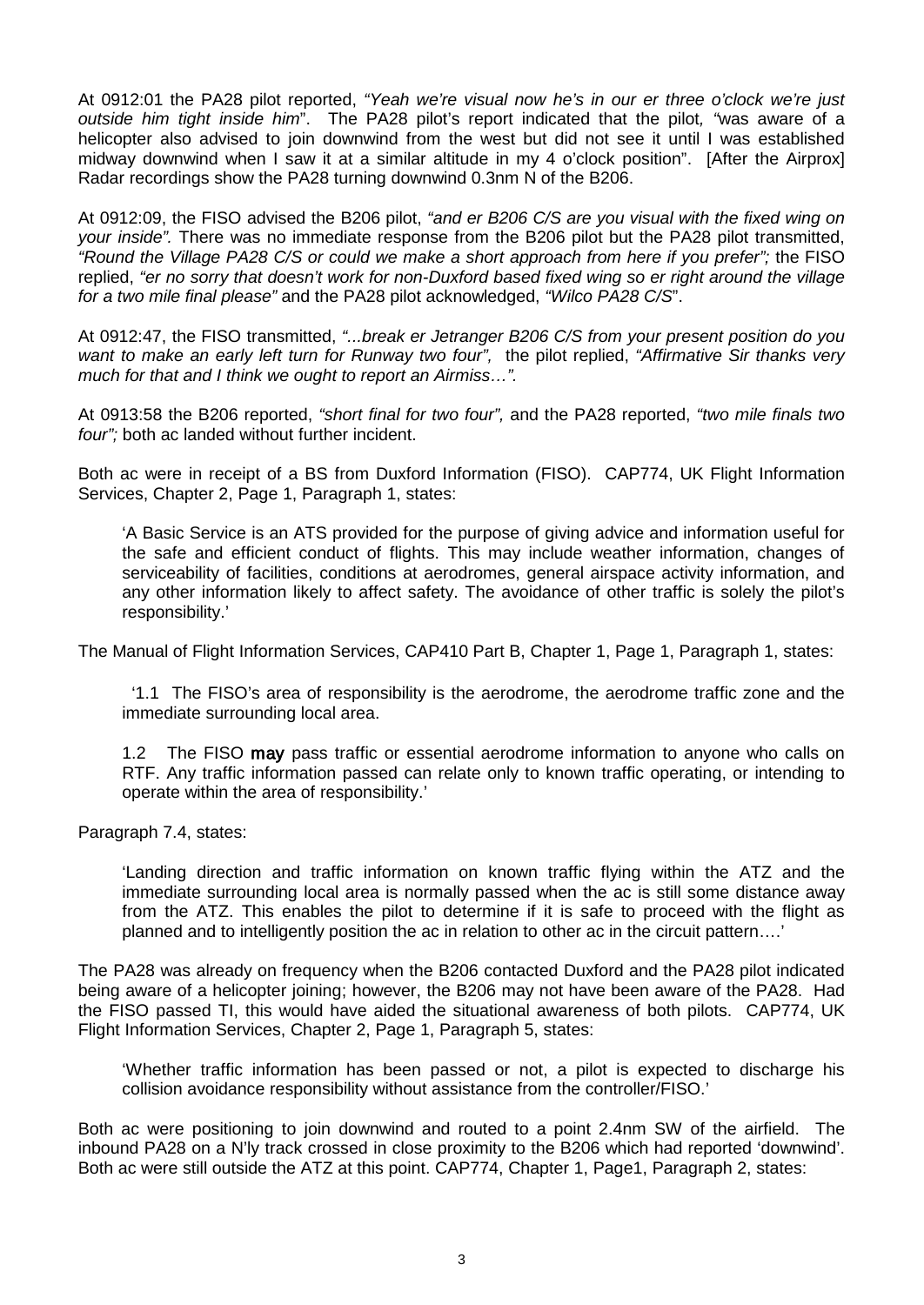'Within Class F and G airspace, regardless of the service being provided, pilots are ultimately responsible for collision avoidance and terrain clearance, and they should consider service provision to be constrained by the unpredictable nature of this environment.'

The PA28 pilot did not acquire the B206 helicopter visually until after they had crossed; it is not clear from his report when the B206 pilot first sighted the PA28. PA28 pilot's report indicated a flight visibility of 3000 metres in haze and the B206 pilot indicated 40nm plus. The CAA Safety Sense Leaflet 13a (June 2005), which is based on the ICAO Circular 213-AN 130, states:

'See-and-avoid' is recognised as the main method that a pilot uses to minimise the risk of collision when flying in visual meteorological conditions. 'See-and-avoid' is directly linked with a pilot's skill at looking'.

The Airprox occurred when the two ac, positioning SW of the airfield, to join downwind, came into close proximity while outside the Duxford ATZ. In Class G airspace, regardless of the service being provided, pilots are ultimately responsible for collision avoidance.

Had TI been passed it may have aided the SA of the respective pilots.

UKAB Note (1): Although the PA28's altitude cannot be determined, the radar recording showed that both ac appeared to be complying with the special procedures in force, the B206 joining from Gate W (Royston) and the PA28 from Gate S (Barkway/Nuthampstead).

UKAB Note (2): The recording of the Debden Radar shows the incident as depicted above with both ac heading almost into sun. Further it shows that the incident took place 2.5nm SW of Duxford, not in the cct as reported by the B206 pilot. The B206, squawking 7000 with Mode C, turns left at 0910.27 and approaches the CPA tracking about 080° at an alt of 1500ft. After the turn the PA28, squawking 7000 with no Mode C, is in its 2 o'clock closing on a line of constant bearing but pulling slightly ahead (of the B206). At 0911:25 the ac are 2.3nm SW of Duxford (about to enter the ATZ) with the PA28 0.3nm in the B206's (still indicating an alt of A15) 1.30. On the next sweep the separation is 0.2nm the PA28 still in the B206's 1.30. On the subsequent sweep, as the ac cross the ATZ boundary, the PA28 had crossed under 0.1nm ahead of the B206.

The radar recording shows that at the CPA the B206 is indicating an alt of A15 (1375ft agl). The PA28 reported that he was at an alt of 1100ft, but this might refer to the point when he first saw the B206, some time after the CPA. The radar also showed that the B206 did not descend to cct height (1125ft amsl) until 0912:28 (established), 53sec after the ac had crossed.

## **PART B: SUMMARY OF THE BOARD'S DISCUSSIONS**

Information available included reports from the pilots of both ac, transcripts of the relevant RT frequencies, radar recordings, reports from the air traffic controllers involved and reports from the appropriate ATC authorities.

The Board noted that the radar recording showed that the incident took place on the boundary of the ATZ at 0911:34; this, however, was 18sec after the B206 had called 'downwind' at a position about 2.4nm from the ARP. At that time the PA28 was already on frequency but was still in transit from Gate S in the descent from 2000ft. Members agreed that this call would have misled the PA28 pilot into believing that the B206 was much further ahead and not a threat, when in reality it was very close to him closing from off his left wing. Members also agreed that the ac had crossed unseen to the PA28 pilot, who at the time was in a fairly lengthy, largely non-operational conversation with ATC from a point 4 sec before he passed just ahead of the B206. Members found it more difficult to ascertain when the B206 pilot first saw the PA28 on his right descending from above and closing. A helicopter pilot Member familiar with the B206 informed the Board that the view from the right hand seat that the pilot would have occupied to the right and above, is relatively uncluttered and fairly good; that being the case they could not determine why the B206 pilot had not seen the PA28 until it